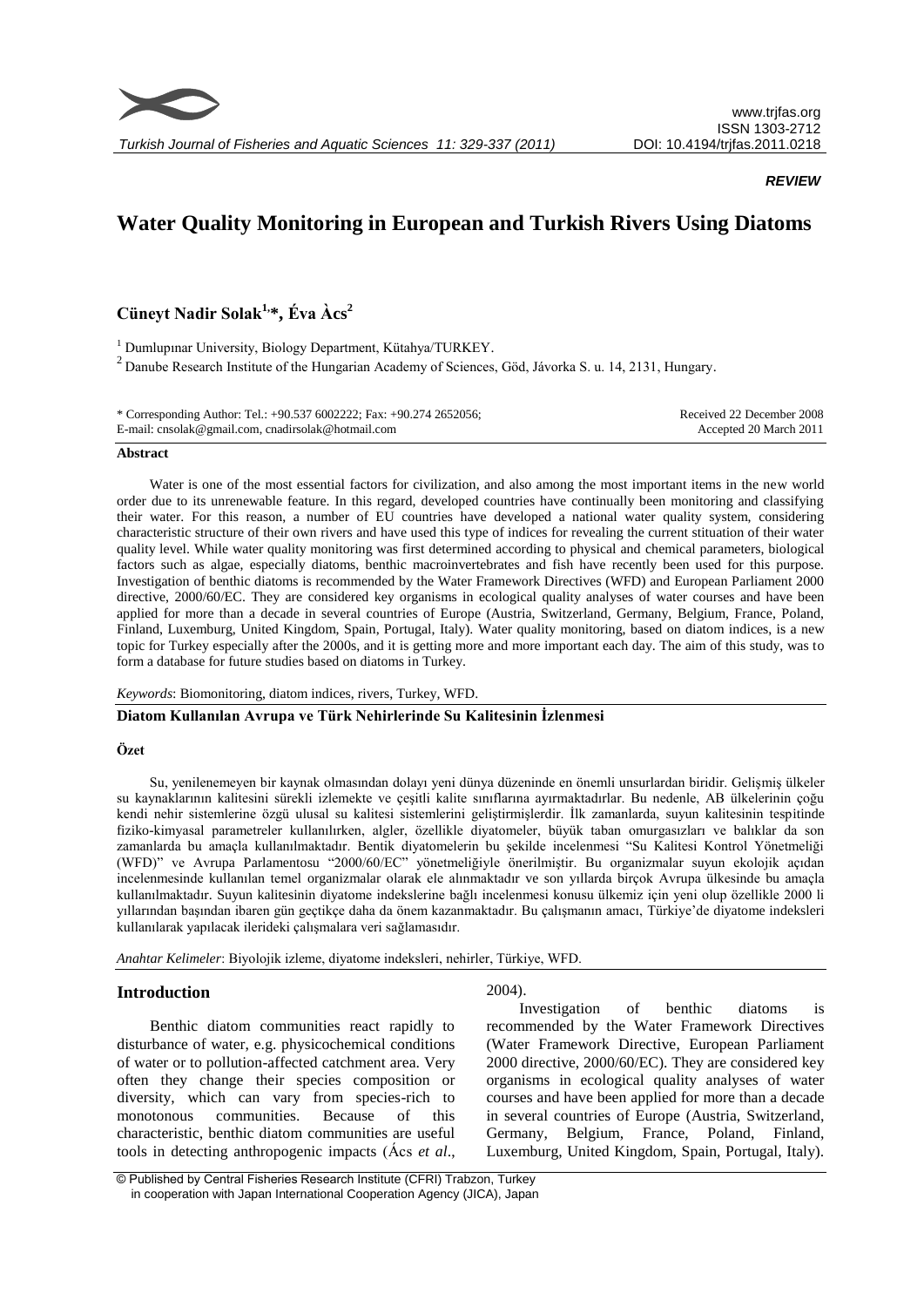One of the main goals of the WFD is, to assign the extent of difference to which ecosystems differ from high ecological status, where there are no or only very minor anthropogenic alterations (reference ecosystems) (Ács *et al*., 2004).

Diatoms are an important group of water ecosystems. They form a large part of the benthos (often 90–95%) and they have become an important part of water quality monitoring. The advantage in benthic diatoms is that they can be found in every surface water, at any time. Furthermore, in the form of preserved slides or acid digested sample slides, collected diatom samples can be preserved for an unlimited period of time, thus can be reinvestigated whenever necessary. It is also incomplicated to decide what to consider an individual. However, a disadvantage in investigating diatoms is that it requires a thorough taxonomic knowledge (Ács *et al*., 2004).

The development of diatom-based pollution indices prior to 1980 is summarised in Prygiel *et al.*  (1999). Whilst many indices and approaches had been developed, few were adopted by regulatory agencies as there was no legislative requirement for this type of monitoring and little perceived benefit in using diatoms, rather than invertebrates, for general waterquality assessment. The most significant development during the 1980s was that of the Indice de Polluosensibilité (IPS; Coste in CEMAGREF 1982), a metric, based on the weighted averaging quation of Zelinka and Marvan (1961), that claimed to provide integrated assessments of a range of water quality variables, including organic pollution, eutrophication, salinity and toxic materials. Some work on this topic had already been done in Germany (Steinberg and Schiefele, 1988), the Trophic Diatom Index (TDI) in the UK (Kelly and Whitton, 1995); an index, also called the Trophic Diatom Index, in Germany (Coring *et al*., 1999); and the Trophienindex (TI) in Austria

(Rott *et al*., 1999). A separate metric for assessing organic-pollution (saprobic) effects, called the Saprobienindex (SI), was developed alongside the TI (Rott *et al*., 1997). At about the same time, the Indice Biologique Diatomique (IBD) was developed in France; this focused on organic and saline pollution effects but had a more sophisticated computational basis than the IPS, along with simplifi ed taxonomy (Lenoir and Coste, 1996) (Figure 1) (Kelly *et al*., 2009).

Water quality monitoring, based on diatom indices, is a new topic in Turkey and is getting more and more important with each day (Solak *et al.*, 2007a). The review has been prepared especially on the bases of the Works of Prygiel *et al.* (1999), Whitton *et al.* (1991), Whitton and Rott (1996) and Ács *et al*. (2004). All the biotic indices determined are briefly described in Table 1 according to Blanco and Bécares (2010).

#### **Diatom Indices and the Software Omnidia**

Software Omnidia (Lecointe *et al*., 1993) is a computer programme, with the help of which 17 different diatom indices can be calculated. Furthermore, it calculates diversity and evenness values and also contains four ecological qualification scales. Most of the diatom indices are based on weighted average of the Zelinka-Marvan equation (1961);

$$
\begin{array}{c}\nn\\ID = \sum Aj \cdot Ij \cdot Vj\\i = 1\n\end{array}
$$

with: Aj: species abundance, Ij: pollution index of species, Vj: indicative value or stenoecy degree of the species.



**Figure 1**. Schematic overview of the development of Diatom-based metrics for evaluating water quality in Europe since 1980. UWWTD= Urban Waste Water Treatment Directive; WFD= Water Framework Directive (According to Kelly *et al*. 2009).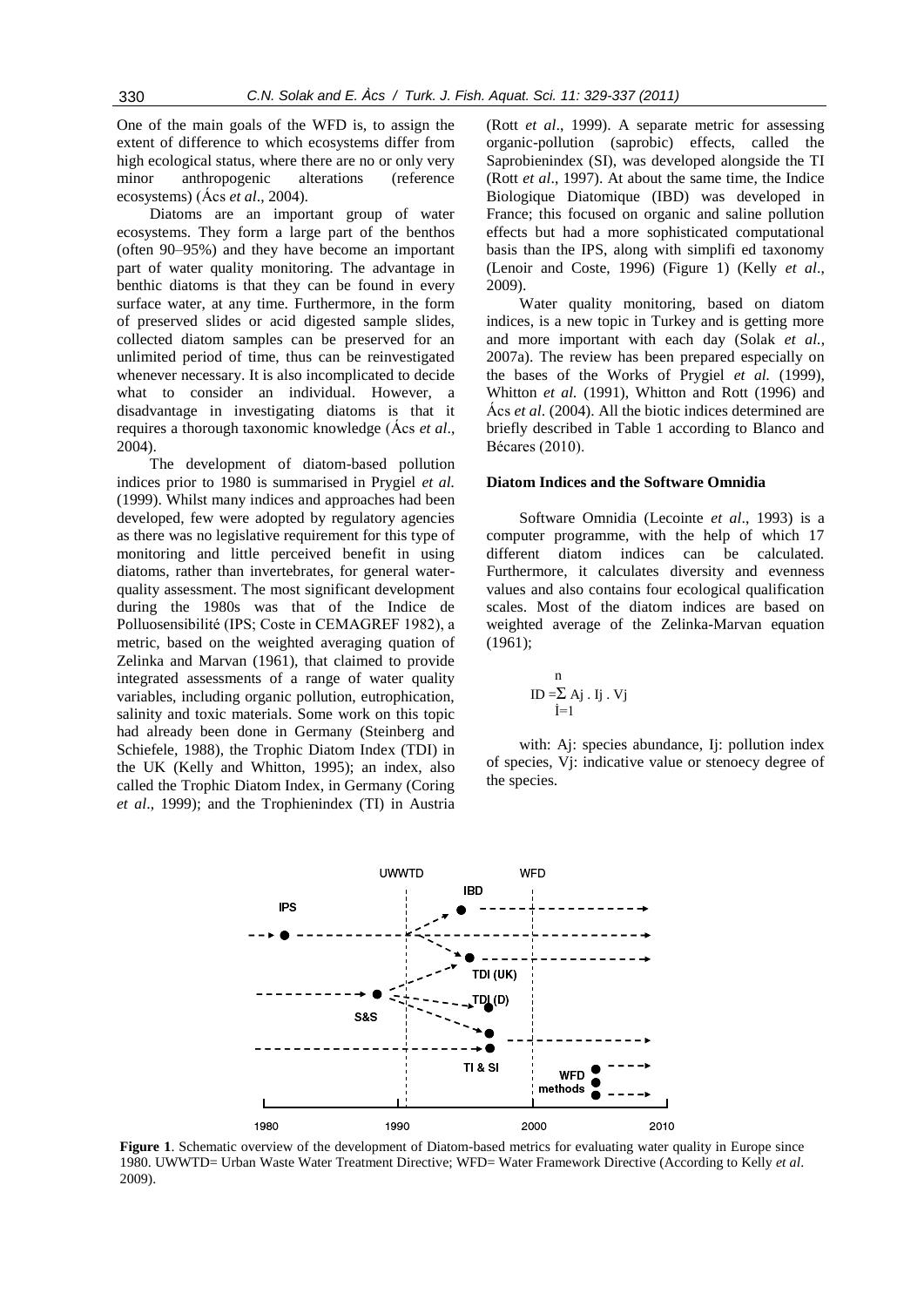| Diatom Index                                 | Description                                                                          | References               |
|----------------------------------------------|--------------------------------------------------------------------------------------|--------------------------|
| <b>SPI</b>                                   | Based on the Zelinka and Marvan forumla (1961);                                      | CEMAGREF (1982)          |
| (Specific pollution index)                   | all known freshwater species are used                                                |                          |
| <b>BDI</b>                                   | Based on the Zelinka and Marvan forumla (1961);                                      | Lenoir and Coste (1996)  |
| (Biological diatom index)                    | 209 common species are used                                                          |                          |
| <b>CEE</b>                                   | Based on a two fold quality grid;                                                    | Descy and Coste (1991)   |
| (European index)                             | 208 common species are used                                                          |                          |
| EPI-D                                        | Sensitivity of the species is an integrated index running                            | Dell'Uomo (2004)         |
| (Eutrophication pollution index)             | from 0 to 4, while reliability scores range from 1 to 5                              |                          |
| <b>SLA</b>                                   | Based on the Zelinka and Marvan forumla (1961);                                      | Sladeček (1986)          |
| (Sladeček's index)                           | 323 species are used                                                                 |                          |
| GDI                                          | Requires determination to genus level;                                               | Rumeau and Coste (1988)  |
| (Generic diatom index)                       | all freshwater genera included                                                       |                          |
| DI-CH                                        | Based on the Zelinka and Marvan forumla (1961);                                      | Hurlimann and            |
| (Swiss diatom index)                         | 188 species are used                                                                 | Niederhauser (2006)      |
| TDI                                          |                                                                                      |                          |
| (Trophic diatom index)                       | Based on the Zelinka and Marvan forumla (1961);<br>designed to detect eutrophication | Kelly and Whitton (1995) |
| PT%                                          |                                                                                      |                          |
|                                              | Separates organic pollution from eutrophication                                      |                          |
| (% of Pollution tolerant taxa)<br><b>SHE</b> |                                                                                      |                          |
|                                              | Uses 386 species grouped in seven assemblages by                                     | Steinberg and Schiefele  |
| (Steinberg and Schiefele's index)            | trophic state and pollution resistance                                               | (1988)                   |
| (Leclercq and Maquet's<br>LMA                | Based on the Zelinka and Marvan forumla (1961);                                      | Leclercq and Maquet      |
| index)                                       | 210 common species are used                                                          | (1987)                   |
| DAIpo                                        | Classifies taxa according to pollution tolerance (BOD5);                             | Watanabe et al. (1988)   |
| (Diatom assemblage index for                 | 226 taxa are used                                                                    |                          |
| organic Pollution)<br><b>APDI</b>            |                                                                                      |                          |
|                                              | Based on the Zelinka and Marvan forumla (1961);                                      | Prygiel et al. (1996)    |
| (Artois-picardie diatom index)               | 45 species and 91 genera are used                                                    |                          |
| <b>DES</b>                                   | Based on the Zelinka and Marvan forumla (1961);                                      | Descy (1979)             |
| (Descy's index)                              | 106 common species are used                                                          |                          |
| <b>PDI</b>                                   | Based on the Zelinka and Marvan forumla (1961);                                      | Gomez and Licursi (2001) |
| (Pampean diatom index)                       | 210 common species are used                                                          |                          |
| <b>LOBO</b>                                  | Based on the Zelinka and Marvan formula (60);                                        | Lobo et al. (2002)       |
| (Lobo's index)                               | 239 common species are used                                                          |                          |
| <b>SID</b>                                   | Measures the saprobic status of the water;                                           | Rott et al. (1997)       |
| (Rott's Saprobic index)                      | 650 common species are used                                                          |                          |
| TID                                          | Measures the trophic status of the water;                                            | Rott et al. (1999)       |
| (Rott's trophic index)                       | 650 common species are used                                                          |                          |

**Table 1**. The list of calculated diatom indices by OMNIDIA (according to Blanco and Bécares, 2010)

# **Some Applications in European Countries**

# **Austria**

In Austria, two major applied projects have been completed since 1995. One was the analyses and control of a regional diatom data set, while the other was the establishment of a checklist of benthic algae based on data from the previous 15 years in which abundance, frequency, saprobic value and indicating weight was given for most species. On the basis of this list, a Regional Trophity Index (ROT) was developed, which works with macro and microalgae. However, it can be used exclusively on the basis of diatoms, too. Water quality monitoring has been going on in Austria for several years. The surveys are on the first place diatom-based, but sometimes based on the analyses of the whole periphyton community.

## **Benelux States**

Until recently, algae have only occasionally

been used by the administrative bodies responsible for river biomonitoring in Belgium and Luxembourg. Nevertheless, algal study has great tradition in Belgium. Among European countries, both Belgium and Luxembourg were one the first European countries to use benthic diatoms for monitoring river water quality analysis. Triest *et al*. (2003) proposed BDI as well as IPS as diatom indices for Fleminsh water courses (De Jonge *et al*., 2008). Also, De Jonge *et al*. (2008) investigated the river Dommel and reported that IPS is the only index that shows a slight change in water quality and ILM and IDG are the only indices which are the current diatom index used for water quality assessment in France and also proposed for application in Belgium. In Luxembourg, algal studies has rather been a neglected field. The use of diatom indices has also been sporadic. Based on the investigations of the last 25 years which have been carried out by universities and research institutes rather than by governmental water management bodies, we have a certain amount of information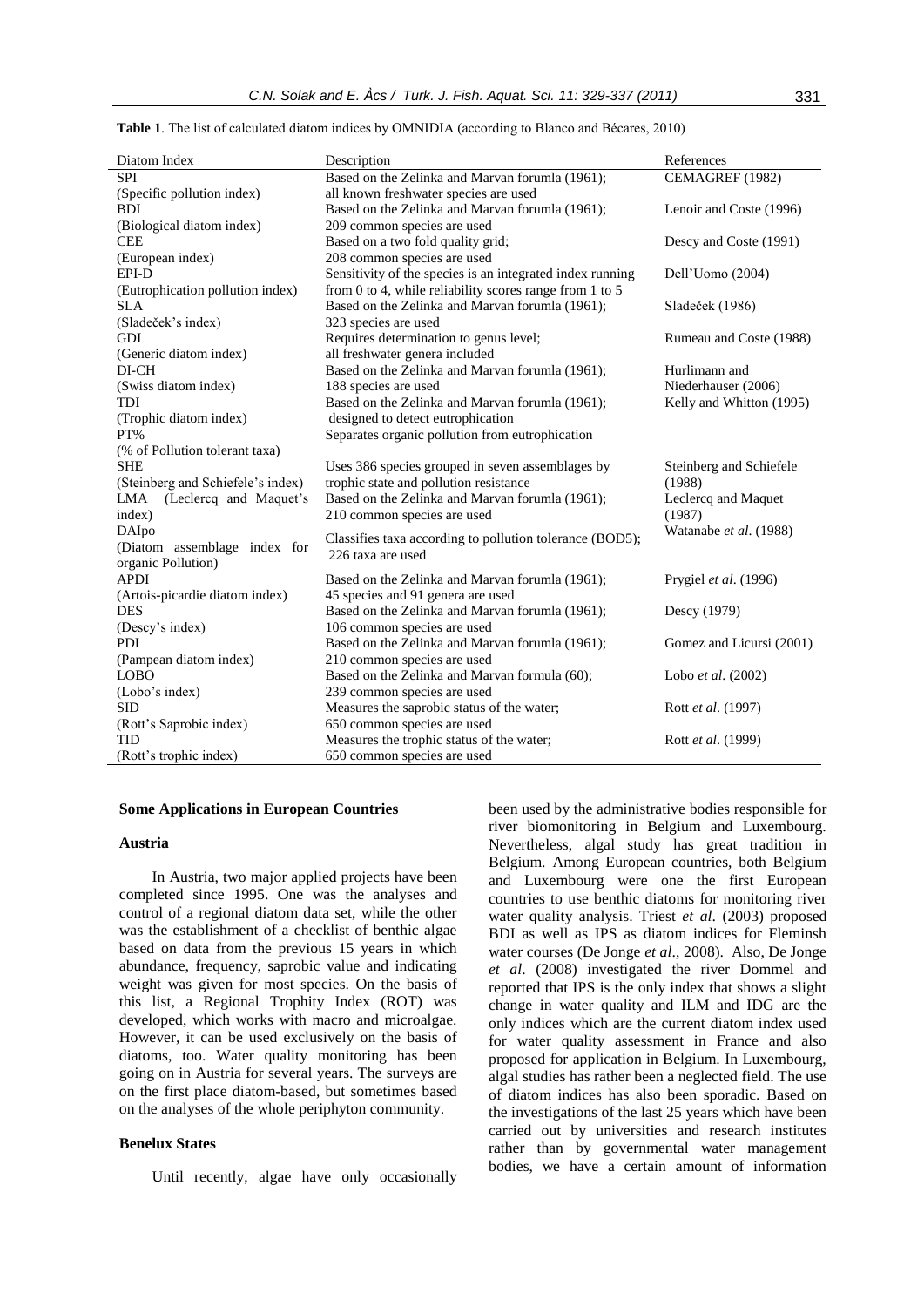about the water quality of several rivers of these three countries. Furthermore, these research activities contributed to our knowledge about the autecology of diatoms and to the development of diatom indices. In spite of this, benthic diatom-based water quality monitoring is disregarded from the side of the governmental water management bodies. According to Rimet *et al*. (2004), IPS index is ideal for monitoring rivers in Luxemburg.

# **Estonia**

Algal studies were started in 1991 in Estonia with a seven-year project. In 1994, a new project with extended hydrobiological, chemical, biological investigations was started in order to get an idea about the water quality of 25 rivers. The target of algal studies were mainly pigment content, individual number and dominant species of phytoplankton. Diatom flora of rivers has been less frequently investigated in Estonia with benthic diatom investigations having been carried out only in seven rivers. In 1995, 1998 and 1999, benthic diatoms and chemical parameters of three rivers were investigated in order to make water quality analyses. Based on these studies, application of benthic diatom communities have been proposed for monitoring water quality. The trial of benthic diatom indices will happen in future (Vilbaste, 2001). According to Vilbaste (2004), IDAP and IDG indices are convinient for monitoring rivers in Estonia.

#### **Finland**

Surface water monitoring in Finland started in the 1960s. Monitoring was first based only on water chemistry, but soon, more emphasis was placed on studying the biomass and community stucture of freshwater biota (Raunio and Soininen, 2007). The index values were correlated to chemical parameters (Eloranta, 1995; Eloranta and Andersson, 1998; Eloranta and Soininen, 2002; Soininen and Könönen, 2004). Since humic acid content of the Finnish waters is generally high and also has an effect on the chemistry of the water, this has to be taken into consideration when evaluating the index results. On the basis of preliminary investigations, Finnish researchers have concluded that several indices developed in Europe are most probably well usable in Finland, too. Nevertheless, they work with several indices at the same time and because of the special character of the Finnish waters, the results are handled with caution.

# **France**

Periphytic diatom investigations have been carried out in France since 1980 and several indices have been constructed. Since 1991, water quality monitoring is being continuously performed in which

process a considerable network has been made for mapping the water quality of water courses. In the past few years, the French water authorities have been working on the development of an index (IBD), which can be used throughout the country as a routine method. Before the index became standardised, they made steps to facilitate the use of these indices. A CD was created for light microscopy identifications, and not only have the indices been integrated into Omnidia, but also, a special software for calculating the indices was designed (Omnidia). A group of specialists facilitated the samplings and identification. Moreover, a new index (EDI-Ecological Distance Index) has been improved by Tison *et al*. (2008) and the results showed a good correlation between the EDI and the IPS indices.

# **Germany**

A Red List for algae was completed in Germany in 1996, which comprises all the algal taxa found in Germany. Furthermore, it contains autecological information. Most of the monitoring methods in Germany are diatom-based. The differentiating species system was used for monitoring organic pollution. Salinity is estimated by the Ziemann halobic index, the trophic state by the Hofmann and Schiefele-Kohmann trophity indices and acidification monitored with the Diatom Assemblage Type Analysis of Coring and with SHE index. SPI index is also applied, being a combined system for measuring both trophity and organic pollution. Uniform water quality monitoring was not in a very progressive state in Germany in the year 2000. In 2004, the results of a study which had 150 sampling stations, was presented in the "Use of Algae for Monitoring Rivers-Krakow" symposium. According to the results, the diatoms were divided into four different groups: A (sensitive species), B (less sensitive species), C (eutrophication indicator species) and D (very high eutrophication indicator species) (Foerster *et al.*, 2004, Gutowski *et al.*, 2004, Foerster and Gutowski 2006).

# **Greece**

Greece was still not prepared to meet the rquirements of the WFD for inland waters because the availability of biological data for validation purposes was limited (Ziller and Montesanto, 2004). In some Greek rivers there are available biological data useful for the implementation of the WFD, whereas in the rivers of the Peloponissos, only the first fauna is studied to an extent (Economou, 2001). Ziller and Montesanto (2004) practised CEE and IPS indices that said that, in the headwaters, no significant difference in values of the Diatom Indices was detected, an indication of very good to excellent water quality in both rivers and springs throughtout the study period. The results of this first approach have to be validated with more samplings and sampling sites.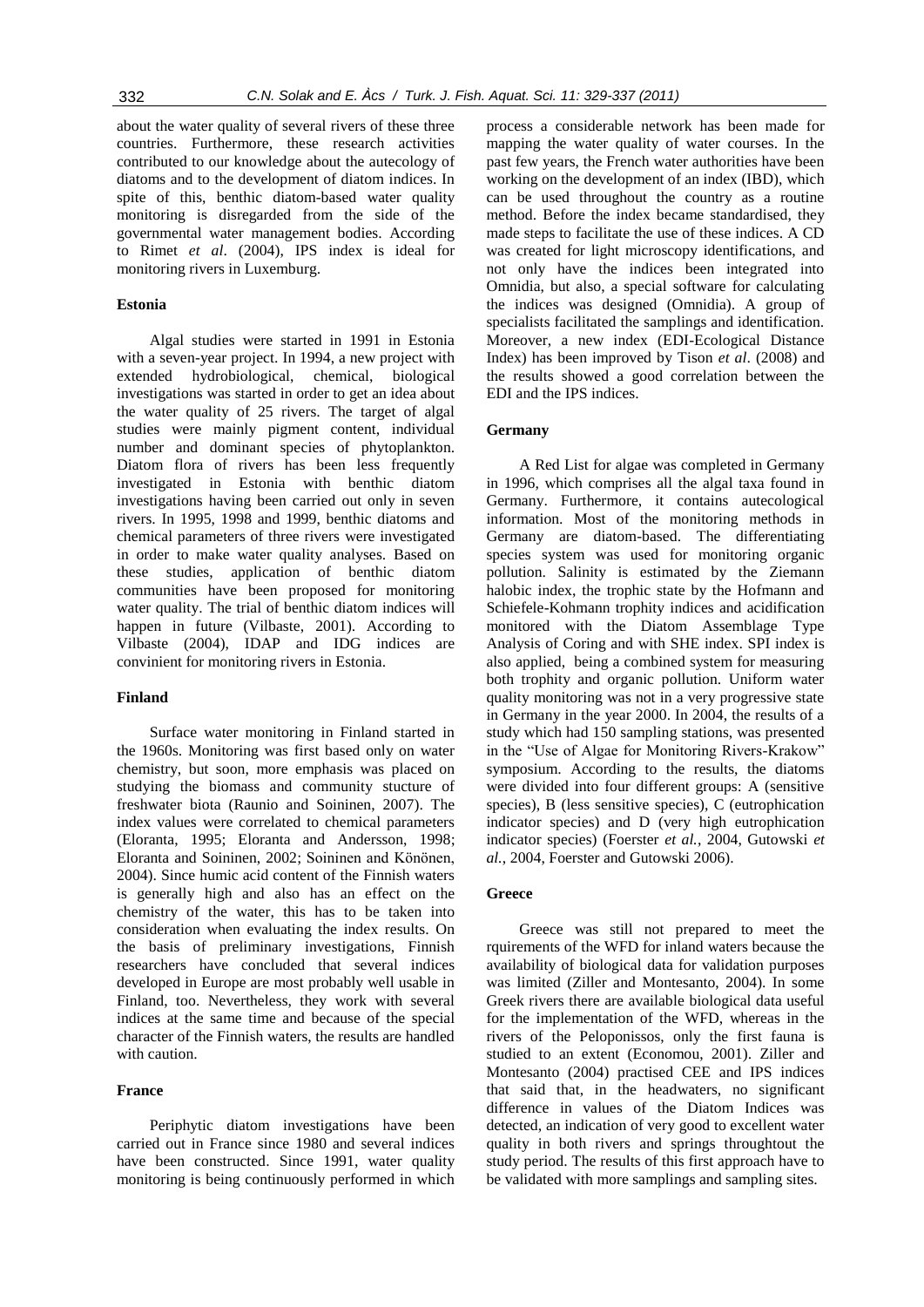# **Hungary**

Benthic algal studies have been sporadic in Hungary since the 1960s. These studies focussed first on large rivers. Sporadic benthic diatom studies, where diatom indices were used for quality analysis of water, have also been carried out (Szabó *et al.,*  2004). In 2007, two different diatom indices were investigated, TDIL (Trophic Diatom Index for Lakes) by Stenger-Kovács *et al*. (2007) and SCIL (Sodic Conductivity Index for Lakes) by Ács (2007). Also, Ács *et al*. (2009) investigated Hungarian running waters with diatoms. Firstly, they determined which diatom indices correlated significantly with the majority of investigated chemical parameters. They used IPS, SID and TID indices and found that, more than half of the 398 streams investigated, achieved the level of good ecological status (15 with high, 204 good, 165 moderate, 11 poor and 3 with bad condition).

# **Italy**

An index for monitoring Italian rivers based on diatoms was proposed in the last decade and recently improved, and tasted. During the monitoring of several central Apennean water courses entering the Adriatic Sea by means of EPI-D, diatom index was able to assess their general stituation and identify many sites with excellent or good water quality, not always upstream, that are worth preserving, at least in their current status and a similar number of sites that are more or less damaged by antropogenic acivities, not always downstream, with restoration (Dell'Uomo and Torrisi, 2009). In most cases, the index value showed positive correlation with the biological oxygen demand (BOI5), phosphate, inorganic nitrogen, conductivity and chloride concentration and negative correlation with oxygen concentration. According to the results, EPI-D index showed very high correlation with IPS, IDG and CEE indices. On the other hand, EPI-D and EBI (Extended Biotic Index for benthic macroinvertebrates) were used for River Tenna by Torrisi *et al*. (2010) and finally found that, two indices were in good correlation between them.

# **Latvia**

In Latvia, the examination of benthic diatoms started practically with their participation in the STAR project. They studied middle-sized, lowland rivers simultaneously with macrophyton, macrozoobenthos and fish. They found makrophyton and fish on a large scale give less, while on smaller scale, phytobenthos and macrozoobenthos give more information to the evaluation of ecological state (Springe *et al*., 2006).

### **Poland**

Monitoring of surface waters has been carried out in Poland since 1960, although the monitoring system was only unified in 1990. At that time, three categories were defined on the basis of physical, chemical and biological parameters such as colititer, chlorophyll content and Pantle-Buck saprobity. Omnidia was widely used in Polish rivers (the Rivers Vistula, Raba, Wisoka, Dunajec and their tributaries) (Dumnicka *et al*., 2006; Wojtal and Kwandrans, 2009; Szczepocka and Szulc, 2009) and also spring in Southern Poland (Wojtal, 2009, 2010). With the aid of algal studies, chemical and physical data of 38 rivers, Omnidia indices have already been tested and IPS and GDI indices have been found to be the most appropriate for Polish conditions (Kwandrans *et al*., 1997).

# **Portugal**

According to the Portuguese law enacted in 1991, only physical, chemical and a few bacteriological variables are to be measured for routine water quality evaluation. Therefore, diatombased monitoring was sporadic and not uniform. Studies of this kind are being carried out mostly by university research groups and are quite recent. During the 70s and 80s, the Pantle-Buck, Zelinka-Marvan, later the Descy, Coste and Shannon-Weaver indices were used on several rivers with variable results. In Portugal, the use of biological indicators to assess water quality in rivers has increased greatly (Resende *et al*., 2010). According to Almeida (2001), the use of CEE and IPS indices are recommended for routine water quality monitoring in Portugal. Also, Feio *et al*. (2009) investigated Mondego, Vouga and Lis rivers and reported that, the most similar results were between BDI/IPS and BDI/CEE indices.

#### **Slovakia and Czech Republic**

Phytoplankton and phytobenthos investigations have continuously been carried out at 244 sampling points according to the Slovakian national standard, which considers first of all, chlorophyll-a content, cell number and saprobity index values. Because of this, these countries possess information on water quality of their most important rivers. The integration of EU standards into the national standards has been started. Also according to Hlubikova *et al*. (2006), CEE, IPS and EPI-D, indices are suitable indices for monitoring rivers in Slovakia.

# **Spain**

Throughout the 80s and 90s, benthic diatom samplings were carried out on River Ter in order to analyse the water quality. Data were processed with the help of parallel water chemistry data and principal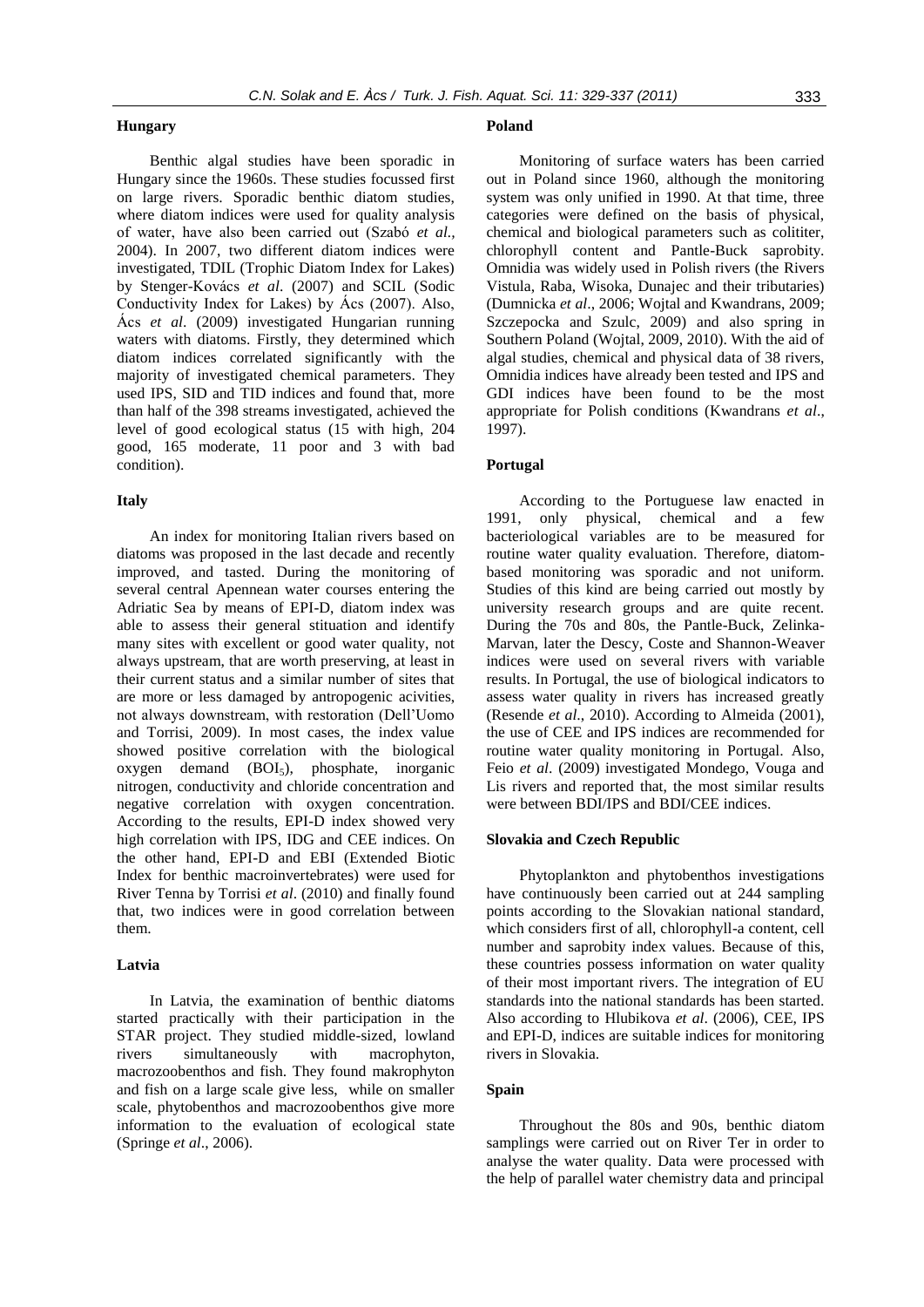component analysis. The researchers drew the conclusion that benthic diatoms are well applicable for the water qualification of water courses. Different regions were investigated in Spain: Notre 2003-2004, Deuro 2004-2005, Ebro 2002-2007, Catalonia 2002- 2003, Jucar 2001 and Guadalquivir 2003-2004 (Sabater and Sabater, 1988; Navarro *et al.*, 2002; Gomá *et al.*, 2004; Blanco *et al.*, 2006; Martin *et al*., 2010).

### **Sweden**

In Sweden national monitoring program practically does not exist until now, where they would have used the diatoms routinely, as bio-indicators. However, until now, more than 200 rivers have been studied and the IPS and EQR boundaries determined. Though they found the IPS index useful, they have also developed a new acidity index (AJK,) into which they integrated the IPS index but allow for proportion of the alkalofil, alkalobiont and tolerant species, too. The IPS supplementing with the TDI and PTV% indices, and AKJ index are recommended in the national monitoring.

# **United Kingdom**

Development of indices appropriate for river monitoring was started in the United Kingdom in 1989, with the formation of the National Rivers Authority. The Urban Wastewater Treatment Directive of the EU requires the identification of stretches of rivers, which are vulnerable to eutrophication. Trophic Diatom Index was developed parallel to this work. This index was used by "Environment Agency" for monitoring surface water between 1994 and 1997. For the first version, 100 taxa were included – a mixture of genera and species, and this figure expanded to 113 in the latest version (Kelly, 2003).

# **Turkey**

Water quality monitoring, based on diatom indices, is a new topic in Turkey especially after the 2000s, and is getting more and more important each day. For this reason, by doing more and more studies using the indices, it is believed that the current monitoring procedure could be restructured with respect to the aquatic organisms such as diatom. Several studies have been carried out in the Antalya River basin (Kalyoncu, 2002; Solak *et al*., 2007a; Kalyoncu *et al*., 2009), Büyük Menderes River basin (Barlas *et al*., 2001, 2002; Solak *et al*., 2007b), Fırat River basin (Gürbüz and Kıvrak 2002), Kızılırmak River basin (Akbulut *et al*., 2010), Sakarya River basin (Solak *et al*., 2009; Solak 2011) and Susurluk River basin (Dalkıran *et al*., 2008; Karacaoğlu *et al*., 2008; Solak *et al*., 2011).

Firstly, TDI, SI, GI ve DAIpo indices were used by Gürbüz and Kıvrak (2002) in Karasu River and TDI was used in Emet Stream by Karacaoğlu *et al*. (2008) and in Orhaneli Stream by Dalkıran *et al*. (2008). Isparta and Darıören Streams were investigated using DI-CH, TI and SI by Kalyoncu *et al*. (2009). Also, SLA, EPI-D, TDI and DESCY indices were used by Solak (2011) in Upper Porsuk River (Kütahya). OMNIDIA Software Program was used first in Akçay (Muğla) by Solak *et al.* (2007a), in Düden Waterfall by Solak *et al.* (2007b), Felent Stream (Solak 2009, Solak *et al*. 2009) and Kızılırmak River (Akbulut *et al*., 2010). According to the results, DESCY seems to be the best for Akçay Stream and there was a high correlation between physico-cehmical parameters and BDI in Düden Waterfall while, IDAP, WAT, CEE and IPS indices had a high correlation with physico-chemical parameters in Felent Stream and Kızılırmak River.

As a conclusion, current studies must be kept as a database for Turkey. Many more studies should be done to fill the gab in this topic in order to reveal the most suitable diatom index for Turkish rivers. Our priority of our scientists must be to do some projects especially concerning water quality all over Turkey's waters and be supported by related institutions such as universities, DPT and TUBITAK.

# **Aknowledgement**

Author is grateful to S. Blanco, L. Ector, M. Kelly, M. Torrisi and S. Vilbaste for their help during literature search.

### **References**

- Akbulut, N., Akbulut, A., Günsel, S. and Solak, C.N. 2010. Use of epilithic diatoms to evaluate water quality of Kızılırmak River. Hacettepe University Fund, No: 0701601006, Final Report, in Turkish.
- Ács, É., Szabó, K., Tóth, B. and Kiss, K.T. 2004. Investıgatıon of benthıc algal communıtıes, especıally dıatoms of some Hungarian streams ın connectıon wıth reference condıtıons of the water framework dırectıves. Acta Botanica Hungarica, 46 (3–4): 255– 277.
- Ács, É. 2007. Spatial and temporal change of epiphytic algae and their connection with the ecological condition of swallow Lake Velencei –To (Hungary). Acta Biol. Debr., Oecol. Hung., 17: 9-111.
- Ács, É., Borics, G., Fehér, G., Kiss, K.T., Reskóne, N.M., Stenger-Kovács, Cs. and Vábríró, G. 2009. Implementation of the European Water Framework Directive to assessment the water quality of Hungarian running waters with diatoms. Datomededelingen, 33: 29-33.
- Almeida, S.F.P. 2001. Use of diatom for freshwater quality evaluatin in Portugal. Limnetica, 20(2): 205-213.
- Barlas, M., Mumcu, M.F., Dirican, S. and Solak, C.N. 2001. Sarıçay (Milas)'da yaşayan epilitik diyatomelerin su kalitesine bağlı olarak incelenmesi, 5-8 Ekim 2001 Bodrum.IV. Ulusal Ekoloji ve Çevre Kongresi.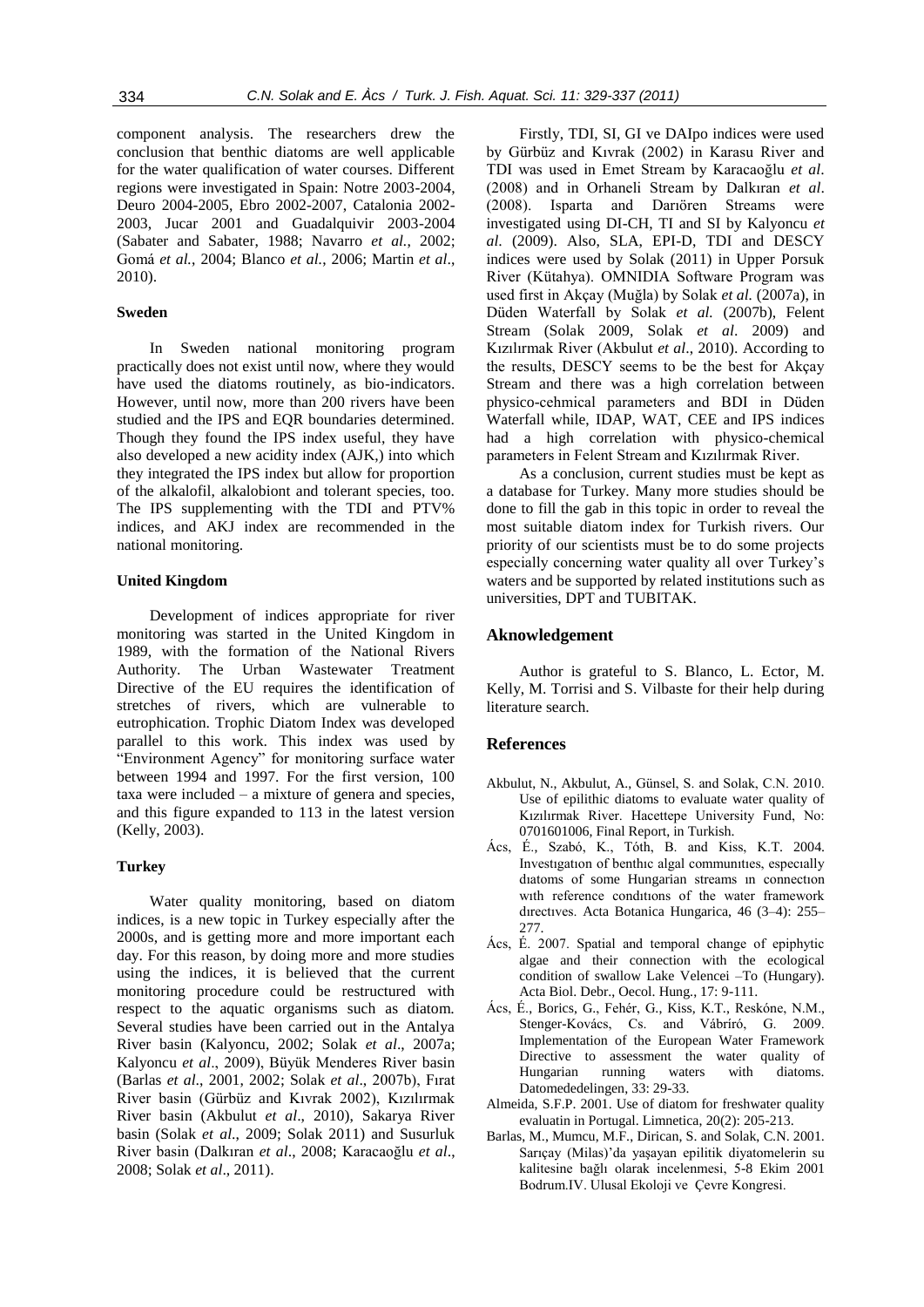- Barlas, M., Mumcu, M.F., Solak, C.N. and Çoban, O. 2002. Akçapınar Deresi ve Kadın Azmağı Deresi (Muğla) epilitik alg florasının su kalitesine bağlı olarak incelenmesi. 4-7 Eylül VI. Ulusal Biyoloji Kongresi. Malatya.
- Blanco, S., Becares, E., Ector, L., Hernandez, N., Coleto, C., Gonzalez, G. and Miro, I. 2006. Comparison a biotic ındices for water quality diagnosis in the Duero Basin (Spain). In: É. Ács, K. Kiss, J. Padisák and K. Szabó (Eds.), 6<sup>th</sup> Use of Algae for Monitoring Rivers, 12-16 Sept., Hungarian Algological Society. Balatonfüred, Hungary, 28 pp.
- Blanco, S. and Becares, E. 2010. Are biotic indices sensitive to river toxicants? A comparison of metrics based on diatoms and macro-invertebrates. Chemosphere, 79: 18–25.
- CEMAGREF. 1982. Etude des Métodes Biologiques Quantitives d'appréciation de la Qualité des Eaux. Rapport Division Qualité des Eaux Lyon Agence de l'Eua Rhône-Méditerranéan-Corse, Pierre Bénite, 218 pp.
- Coring, E., Schneider, S., Hamm, A. and Hofmann, G. 1999. Durchgehendes Trophiesystem auf der Grundlage der Trophieindikaation mit Kieselalgen. Koblenz. Deutscher Verband für Wasserwirtschaft und Kulturbau e.V.
- Dalkıran, N., Karacaoğlu, N., Dere, Ş. and Şentürk, E. 2008. Orhaneli Çayı'nın Kirlilik Düzeyinin Diyatomelere Dayandırılarak Saptanması. 23-27 Haziran, 19. Ulusal Biyoloji Kongresi Özet Kitapçığı, Trabzon, 228 pp.
- De Jonge, M., De Van de Vijver, B., Blust, R. and Bervoets, L. 2008. Responces of aquatic organisms to metal pollution in a lowland river in Flanders: A comparison of diatoms and macroinvertebrates. Science of Total Environment, 407: 615-628.
- Dell'Uomo A. 2004. L'indice Diatomico di Eutrofizzazione/Polluzione (EPI-D) nel Monitoraggio Delle Acque Correnti. Linee guida. A.P.A.T., A.R.P.A.T., 101 pp.
- Dell'Uomo, A. and Torrisi, M. 2009. Frehwater algae and their usefulness in safeguarding the Mediterranean basin. Bocconea, 23: 5-17.
- Descy, J.P. 1979. A new approach to water quality estimation using diatoms. Nova Hedwigia, 64: 305- 323.
- Descy, J.P. and Coste, M. 1991. A Test of methods for assessing water quality based on diatoms. Verh Internat Verein Limnol., 24: 2112-2116.
- Dumnicka, E., Jelonek, M., Kwandrans, J., Wojtal, A.Z. and Zurek, R. 2006. Ichtiofauna and ecological status of the waters of the Vistula, Raba, Dunajec and Wisloka. Institute of Nature Conservation, Polish Academy of Science, Krakow: 1-220.
- Economou, A.N. 2001. Fisheries management of lakes (natural and artificial) and rational exploitation of the water resources of Greece: Prefectures Aetolokarnaia, Eurytanai, Karditsa, Boetia, Arkadia, Ilia and Achaia. Final report, April 2001, National Center of Marine Research, Institute of Inland Waters, Athens: 1-599.
- Eloranta, P. 1995. Type and quality of river waters in central Finland described using Diatom indices. In: D. Marino and M. Montresor (eds), Proceeding of the 13<sup>th</sup> International Diatom Symposium 1994. Biopress, Bristol: 271-280.
- Eloranta, P. and Andersson, K. 1998. Diatom Indices in Water Quality Monitoring of Some South-Finnish Rivers. Verh. Int. Ver. Limnol., 27: 1213-1215.
- Eloranta, P. and Soininen, J. 2002. Ecological Status of Some Finnish Rivers Evaluated Using Benthic Diatom Communities. Journal of Applied Phycology, 14: 1-7.
- Fieo, M.J., Almeida, S.F.P., Craveiro, S.C. and Calado, A.J. 2009. A comparison between biotic indices and predictive models in stream wter quality assessment based on benthic Diatom communities. Ecological Indicators, 9: 497-507.
- Foerster, J., Gutowski, A. and Schaumburg, J. 2004. Defining types of running waters in germany using benthic algae: a prerequisite for monitoring according to the water framework directive. Journal of Phycology, 16: 407-418.
- Foerster, J. and Gutowski, A. 2006. Use of Algae (Excl. Diatoms and Charales) to Assess the Ecological Status of Running Waters, In: É. Ács, K. Kiss, J. Padisák and K. Szabó (Ed.), Recent Developments in Germany. 6<sup>th</sup> Use of Algae for Monitoring Rivers Hungary, 12-16 Sept., Balatonfüred, Hungary: 46-51.
- Gomà, J., Ortız, R., Cambra, J. and Ector, L. 2004. Water quality evaluation in Catalonıan Mediterranean Rivers using epilithic diatoms as bioindicators. Vie Milieu, 54(2-3): 81-90.
- Gomez, N. and Licursi, M. 2001. The Pampean Diatom Index (IDP) for assessment of rivers and stream in Argantina. Aquatic Ecology, 35: 173-181.
- Gutowski, A., Foerster, J. and Schaumburg, J. 2004. Use of benthic algae excluding diatoms and charales for the assessment of the ecological status of running freshwaters: a case history from Germany. Oceonological and Hydrobiological Studies, 33(2): 3- 15.
- Gürbüz, H. and Kıvrak, E. 2002. Use of epilithic diatoms to evaluate water quality in the Karasu River of Turkey. J. Environmental Biology, 23(3): 239-246.
- Hlubikova, D., Miettinen, J. and Hindakova, A. 2006. Testing of Diatom Water Quality Indices in Monitoring and Reference Sites of Slovakian Rivers (Central Europe). In: É. Ács, K. Kiss, J. Padisák and K. Szabó (Ed.), 6th Use of Algae for Monitoring Rivers, 12-16 Sept., Balatonfüred, Hungary: 62-67.
- Hurlimann, J. and Niederhauser, P. 2006. Methoden zur Untersuchung und Beurteilung der Fliessgewasser: Kieselalgen Stufe F (flachendeckend) Bundesamt fur Umwelt, BAFU, Bern.
- Kalyoncu, H. 2002. Aksu Çayı'nın Fiziksel, Kimyasal ve Biyolojik Olarak İncelenmesi. PhD thesis, Isparta: S.D.Ü. Fen Bilimler Enstitüsü, Isparta.155s.
- Kalyoncu, H., Çiçek, N.L., Akköz, C. and Yorulmaz, B. 2009. Comparative performance of diatom indices in aquatic pollution assessment. African Journal of Agricultural Research, 4(10): 1032-1040.
- Karacaoğlu, N., Dalkıran, N., Dere, Ş. and Şentürk, E. 2008. Emet Çayı'nın Kirlilik Düzeyinin Diyatomelere Dayandırılarak Saptanması. 23-27 Haziran, 19. Ulusal Biyoloji Kongresi Özet Kitapçığı, Trabzon, 228 pp.
- Kelly, M. 2003. Use of diatoms to monitor eutrophication in UK rivers. Bowburn Consultancy: 1-15.
- Kelly, M.G. and Whitton, B.A. 1995. The Trophic Diatom Index: a new ındex for monitoring eutrophication in rivers. J. Appl. Phycol., 7: 433-444.
- Kelly, M.G., Juggins, S., Guthrie, R., Yallop, M.L., Hirst, H., Pritchard, S.J., Rippey, B. and Jamieson, B.J. 2006. Nutrient Conditions Required to Support Good Ecological Status in Benthic Diatom Assemblages in Rivers. UK Technical Advisory Group Rivers Task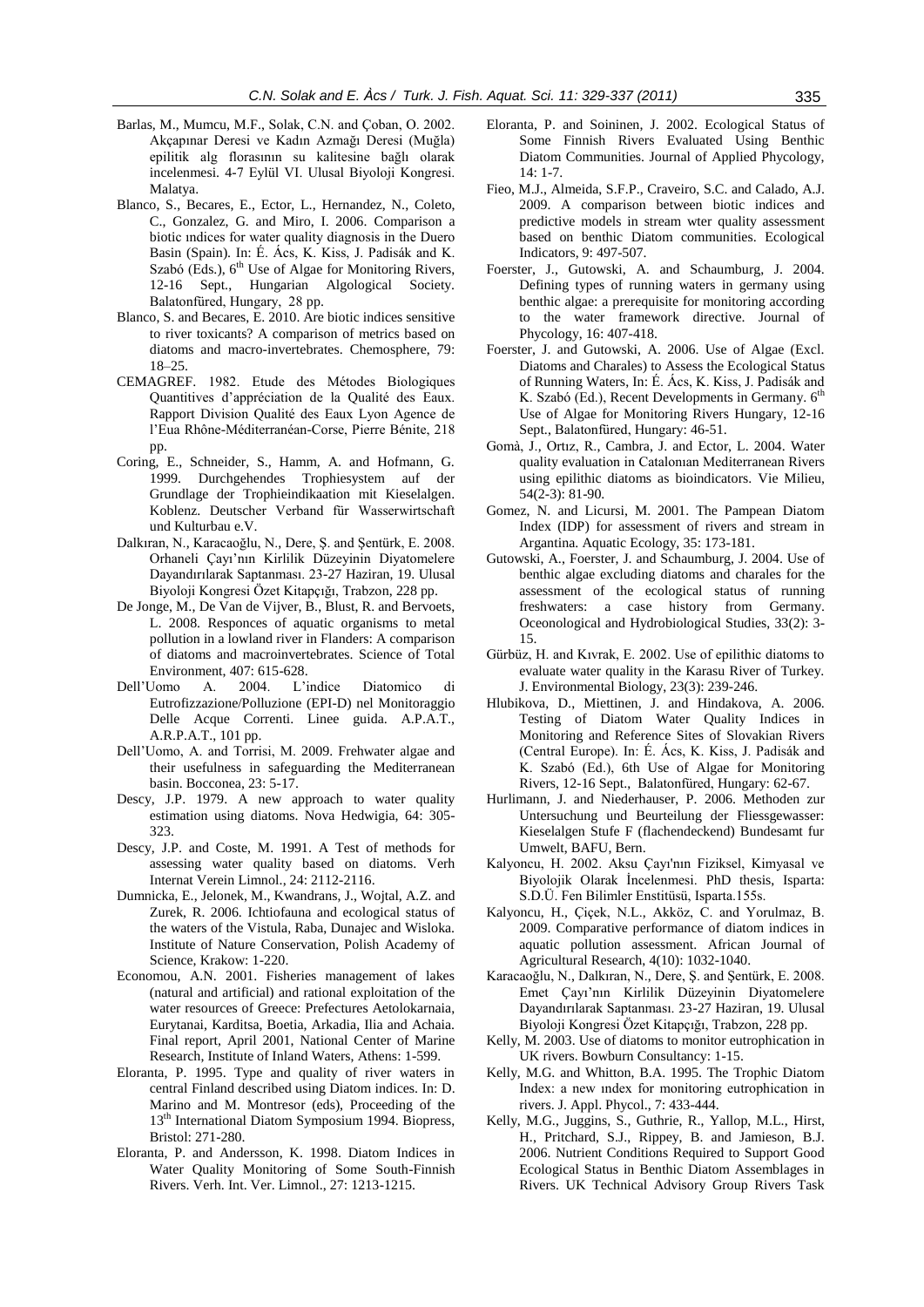Team Paper 56, UK, 28 pp.

- Kelly, M.G., King, L. and Ni Chathain, B. 2009. The conceptual basis of ecological status assessments using diatoms. Royal Irish Academy, 109(3): 175- 189.
- Kwandrans, J., Eloranta, P., Kawecka, B. and Wojtan, K. 1997. Use of benthic diatoms to evaluate water quality in the Polish rivers (Southern Poland). J. Appl. Phycol., 10: 193-201.
- Leclercq, L. and Maquet, B. 1987. Deux nouveaux ındices chimiques et diatomiques de qualité d'eau courante. application au samson et ses affluents (Bassin de la Meuse Belge). Comparaison avec d'autres indices chimiques biocénotiques et diatomiques. Institut Royal des Sciences Naturelles de Belgique. Document de Travail, 38: 1-113.
- Lecointe, C., Coste, M. and Prygiel, J. 1993. "OMNIDIA": a software for taxonomy, calculation of diatom ındices and ınventories management. Hydrobiologia, 269/270: 509-513.
- Lenoir, A. and Coste, M. 1996. Development of a practical diatom index of overall water quality applicable to the French national water board network. In: B.A. Whitton and E. Rott (Eds.), Use of Algae for Monitoring Rivers II. Institut fur Botanik. Univ. Innsbruck, Innsbruck: 29-43.
- Lobo, E.A., Callegaro, V.L.M. and Bender, E.P. 2002. Utilizacao de Algas Diatomaceas Epiliticas como Indicadores da Qualidade da Agua em Rios e Arroios da Regiao Hidrografica do Guaiba, RS, Brasil. EDUNISC, Santa Cruz do Sul.
- Martin, G., Toja, J., Sala, E.S., Fernández, M., Reyes, I. and Casco, M.A. 2010. Application of the Diatom biotic indices in the Guardalquivir River Basin, a Mediterranean basin. Which one is the most appropriated? Environ. Monit. Assess., 170(1-2): 519- 534. doi: 10.1007/s10661-009-1254-5
- Navarro, E. Guasch, H. and Sabater, S. 2002. Use of microbenthic algal communities in ecotoxicological tests for the assessment of water quality: the Ter River Case Study. J. of Applied Phycology, 14: 41-48.
- Prygiel, J., Leveque, L. and Iserentant, R. 1996. Un nouvel indice diatomique pratique pour l'évaluation de la qqualité des eaux en réseau de surveillance. Revue des sciences de l'eau (Rev. Sci. Eau), 9 (1): 97-113.
- Prygiel, J., Whitton, B.A. and Bukowska, J. 1999. Use of algae for monitoring rivers III. Agence de l'Eau Artois-Picardie.
- Raunio, J. and Soininen, J. 2007. A practical and sensitive approachment to large river periphyton monitoring: comperative performance of methods and taxonomical levels. Boreal Environment Research, 12: 55-63.
- Resende, P.C., Resende, P., Pardal, M., Almeida, S. and Azeiteiro, U. 2010. Use of biological indicators to assess water quality of the UI River (Portugal). Environ. Monit. Assess., 170(1-4): 535-544. doi: 10.1007/ s10661-009-1255-4.
- Rimet, F., Ciutti, F., Cappelletti, C. and Ector, L. 2004. Ruolo delle Diatomee nell'applicazione della Direttiva Europea Quadro sulle acque. Biologia Ambientale, 19 (1): 87-93.
- Rott, E., Hofmann, G., Pall, K., Pfister, P. and Pipp, E. 1997. Indikationslisten für Aufwuchsalgen in Österreichischen Fliessgewässern. Teil 1: Saprobielle Indikation Wasserwirtschaftskataster, Bundeministerium f. Land- u. Forstwirtschaft, Wien, 73 pp.
- Rott, E., Pipp, E., Pfister, P., Van Dam, H., Ortler, K., Binder, N. and Pall, K. 1999. Indikationslisten für Aufwuchsalgen in österreichischen Fliessgewässern. Teil 2: Trophieindikation (sowie geochemische Präferenzen, taxonomische und toxikologische Anmerkungen). Wasserwirtschaftskataster, Bundesministerium f. Land- u. Forstwirtschaft, Wien, 248 pp.
- Rumeau, A. and Coste, M. 1988. Initiation la ssistematique des diatomées d'eau douce. pour l'utilisation pratique d'un indice diatomique générique. Bulletin Francais de la Peche et de la Pisciculture, 309: 1-69
- Sabater, S. and Sabater, F. 1988. Diatom assemblages in the Ter River. Arch. Hydrobiol., 111(3): 397-408.
- Steinberg, C. and Schiefele, S. 1988. Biological indication of trophy and pollution of running waters. Z. Wasser. Abwasser. Forsch., 21: 227–234.
- Sládecek, V. 1986. Diatoms as ındicators of organic pollution. Acta Hydrochydrobiol., 14: 555-566.
- Soininen, J. and Könönen, K. 2004. Comperative study of monitoring South-Finnish rivers and streams using benthic macroinvertebrate and benthic Diatom communities structure. Aquatic Ecology, 38: 63-75.
- Solak, C.N. 2009. The Determination of Pollution in Felent Stream by using Some Aquatic Organisms. PhD. thesis, Kütahya: Dumlupınar University, 143 pp.
- Solak, C.N. 2011. The application of diatom indices in the Upper Porsuk River, Kütahya-Turkey. Türk J. Fish. Aquat. Sci., 11(1): 31-36.
- Solak, C.N., Fehér, G., Barlas, M. and Pabuçcu, K. 2007a. Use of epilithic diatoms to evaluate water quality of Akçay Stream (Büyük Menderes River) in Mugla/Turkey. Archiv Für Hydrobiologie Suppl., 161 (3-4), Large Rivers, 17 (3-4): 327-338.
- Solak, C.N., Ács, É. and Pabuçcu, K. 2007b. BDI (Biyolojik Diyatome İndeksi) İndeksine Göre Düden Şelalesi (Antalya) Su Kalitesinin Durumu. 10-13 Eylül, 7. Ulusal Ekoloji ve Çevre Sempozyumu, Özet Kitapçığı, Malatya, 184 pp.
- Solak, C.N., Àcs, É. and Dayioglu, H. 2009. The application of diatom indices in Felent Creek (Porsuk-Kütahya). Diatomededlingen, 33: 107-109.
- Solak, C.N., Ector, L., Wojtal, A., Ács, É. and Morales, E. 2011. A review of investigations on diatoms (Bacillariophyta) in Turkish inland waters. Nova Hedwigia (*in press*).
- Springe, G., Sandin, L., Briede, A. and Skuja, A. 2006. Biological quality metrics: their variability and appropriate scale for assessing straems. Hydrobiologia, 566: 153-172.
- Stenger-Kovács, Cs., Buczkó, K., Hajnal, Ė. and Padisák, J. 2007. Epiphytic, littoral diatoms as bioindicators of swallow lake trophic status: Trophic Diatom Index for Lakes (TDIL) developed in Hungary. Hydrobiologia, 589: 141-154.
- Szczepocka, E. and Szulc, B. 2009. Te use of benthic diatoms in estimating water quality of variously polluted rivers. Int. J. of Oceonography and Hydrobiology, 38(1): 17-26.
- Szabó, K., Kiss, K.T., Ector, L., Kecskés, M. and Ács, É. 2004. Benthic diatom flora in a small Hungarian tributary of River Danube (Rákos-stream) - Archiv für Hydrobiologie Suppl., 150 Algological Studies, 111: 79-94.
- Tison, J., Giraudel, J.-L. and Coste, M. 2008. Evaluating the ecological status of rivers using an index of ecological distance: An application to Diatom communities.